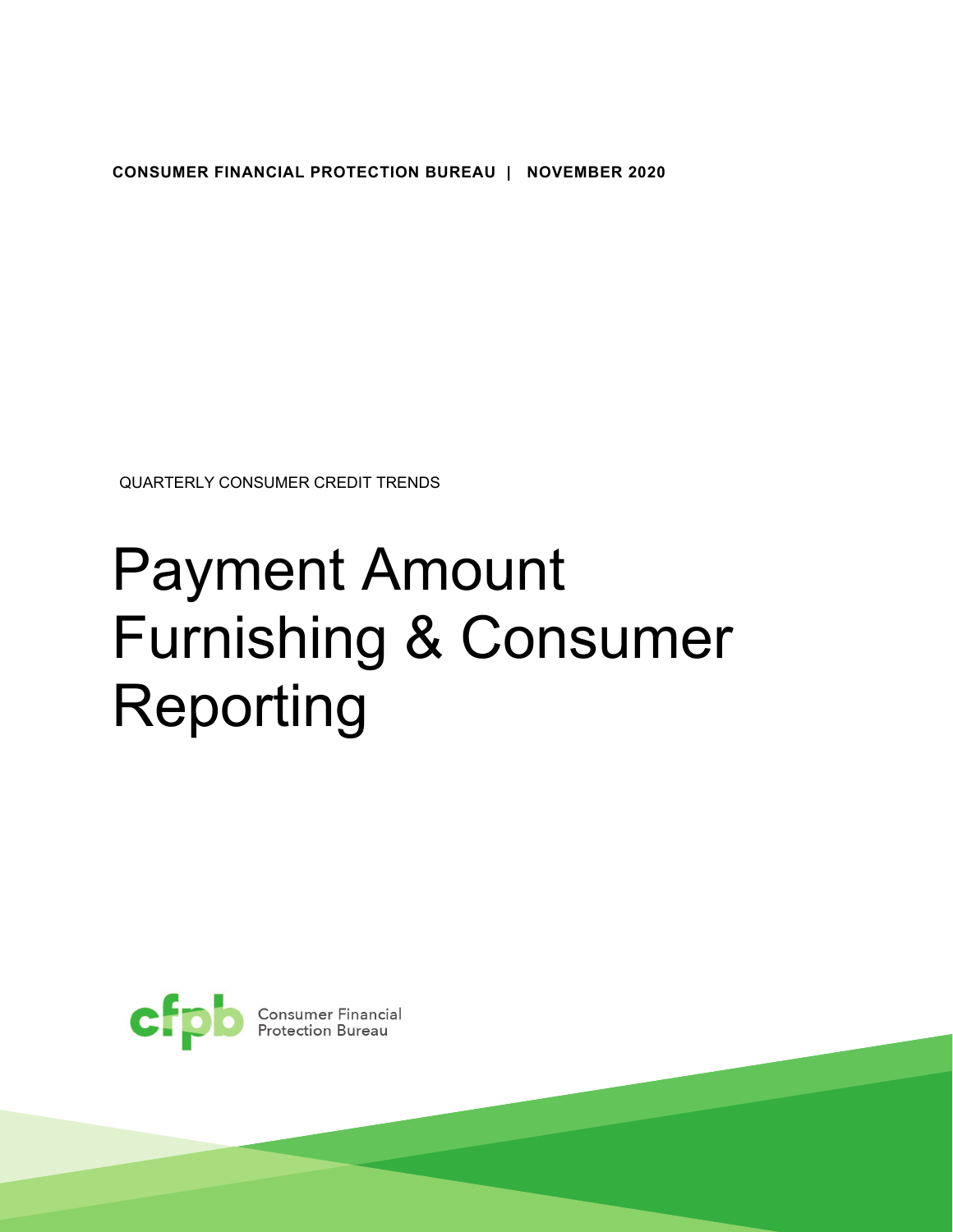This is part of a series of quarterly reports on consumer credit trends produced by the Consumer Financial Protection Bureau using a longitudinal, nationally representative sample of approximately five million de-identified credit records from one of the three nationwide consumer reporting agencies.[\\*](#page-1-0)

<span id="page-1-0"></span> \* Report prepared by Logan Herman, Jonah Kaplan, and Austin Mueller.

<sup>1</sup> QUARTERLY CONSUMER CREDIT TRENDS: PAYMENT AMOUNT FURNISHING & CONSUMER REPORTING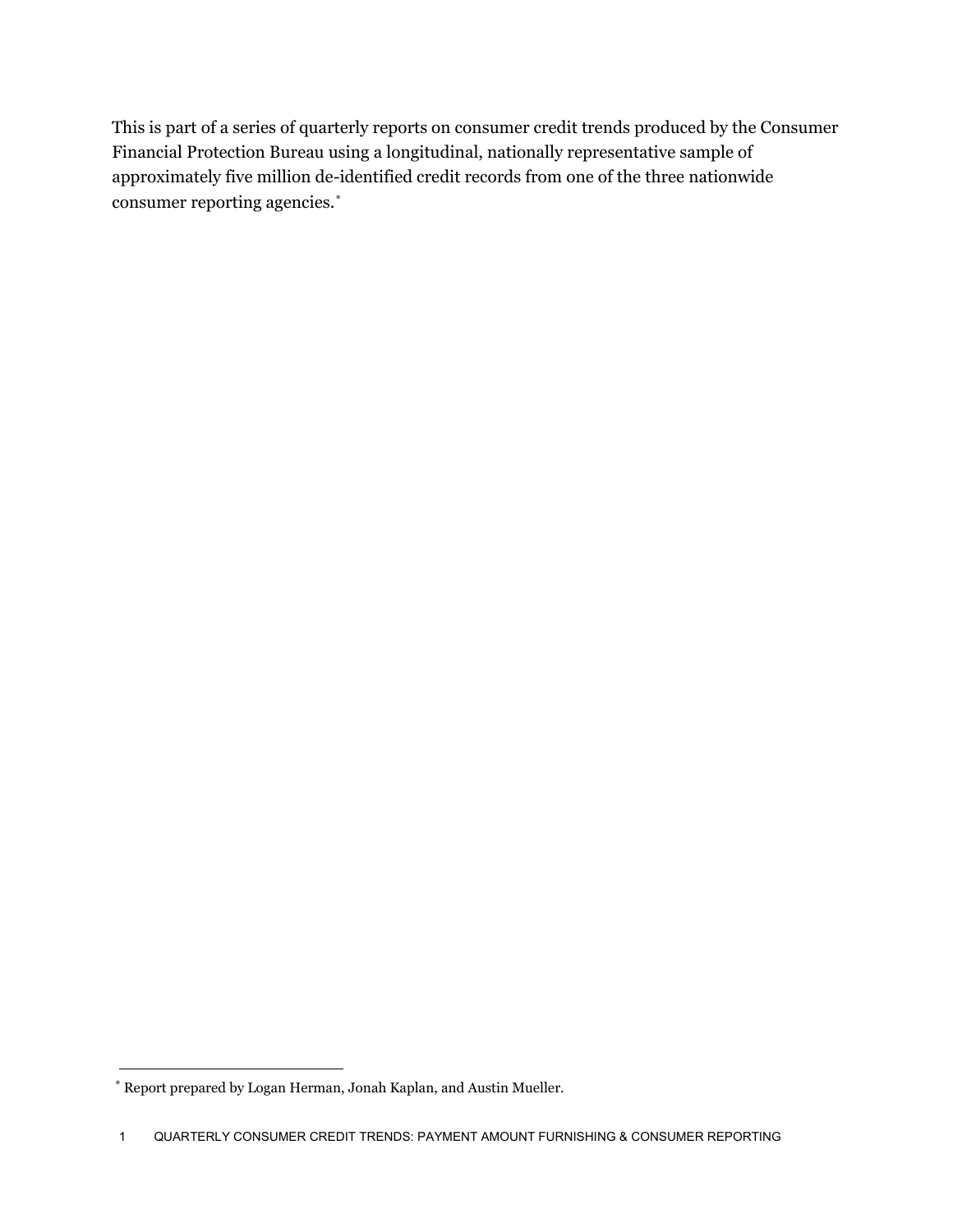## **INTRODUCTION**

1

payment furnishing for credit card and retail revolving accounts significantly declined. This Quarterly Consumer Credit Trends report uses the Consumer Financial Protection Bureau's Consumer Credit Panel (CCP) to examine how often lenders report, or furnish, information on borrowers' actual payment to nationwide consumer reporting agencies. Actual payment information shows the exact amount of a borrower's payment within a credit account. We find that actual payment furnishing for installment loan products including mortgages, auto, and student loans has steadily increased between 2012 and 2020. Over the same period, actual

The information in consumer reports is used to determine whether consumers are approved for credit and the interest rates and terms consumers receive.[1](#page-2-0) Financial institutions' decisions regarding which data elements within a consumer's credit account to furnish to consumer reporting agencies have important implications for which factors lenders can use to evaluate potential and existing borrowers. As credit information is a critical input into the financial wellbeing of millions of consumers, describing trends in furnishing practices can help deepen policymakers' and market participants' understanding of the consumer reporting system's key role in consumer access to credit, especially in the wake of the COVID-19 pandemic when credit standards have tightened and there has been increased strain on consumer finances.<sup>2</sup>

<span id="page-2-0"></span><sup>1</sup> The information in consumer reports can also be used to inform other decisions made about consumers, such as eligibility for rental housing and employment among other purposes. For more information about the different areas of the consumer economy where consumer reports are used *see*, Consumer Fin. Prot. Bureau (Jan. 2020), "Know your data: Our latest list of consumer reporting companies," *available at* [https://www.consumerfinance.gov/about](https://www.consumerfinance.gov/about-us/blog/know-your-data-our-latest-list-consumer-reporting-companies/)[us/blog/know-your-data-our-latest-list-consumer-reporting-companies/.](https://www.consumerfinance.gov/about-us/blog/know-your-data-our-latest-list-consumer-reporting-companies/)

<span id="page-2-1"></span><sup>2</sup> For more information on the tightening standards on all types of consumer loans and on the increases in the volume of consumer loans in accommodation, respectively, since the start of the pandemic, *see* Federal Reserve (Jul. 2020), "Senior Loan Officer Opinion Survey," *available at* <https://www.federalreserve.gov/data/sloos/sloos-202007.htm> and Consumer Fin. Prot. Bureau (Aug. 2020), "Special Issue Brief: The Early Effects of the COVID-19 Pandemic on Consumer Credit," *available at* [https://www.consumerfinance.gov/data-research/research-reports/special-issue](https://www.consumerfinance.gov/data-research/research-reports/special-issue-brief-early-effects-covid-19-pandemic-on-consumer-credit/)[brief-early-effects-covid-19-pandemic-on-consumer-credit/.](https://www.consumerfinance.gov/data-research/research-reports/special-issue-brief-early-effects-covid-19-pandemic-on-consumer-credit/)

<sup>2</sup> QUARTERLY CONSUMER CREDIT TRENDS: PAYMENT AMOUNT FURNISHING & CONSUMER REPORTING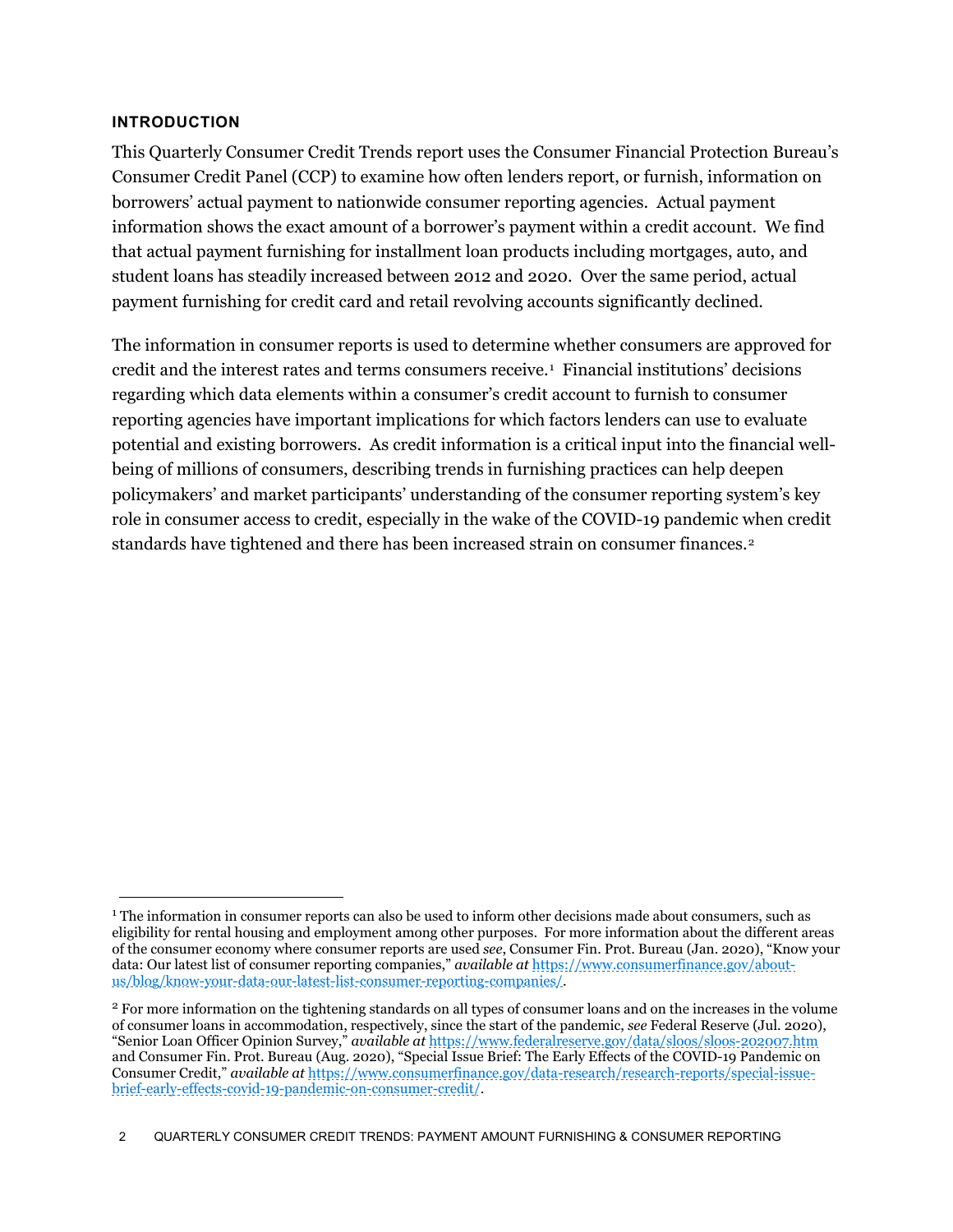Consumer reports rely mostly on the credit account data financial institutions furnish.[3](#page-3-0)  Consumer reporting is generally voluntary under the Fair Credit Reporting Act (FCRA). Financial institutions generally decide whether to furnish to consumer reporting agencies and, if so, generally decide what information to furnish.[4](#page-3-1) However, the FCRA contains requirements concerning the accuracy of the information furnished and reported.[5](#page-3-2) U.S. financial institutions regularly furnish information on billions of consumer credit accounts or tradelines to one or more nationwide consumer reporting agencies.<sup>6</sup> A tradeline is a credit account recorded in a consumer credit report. The tradeline data from consumer reports are crucial inputs to credit scoring models.[7](#page-3-4)

The use of actual payment information in credit risk management may provide an additional assessment of creditworthiness that is distinct from a traditional static view of a credit account data. A lender's analysis of actual payment data has the potential to provide complementary value to a consumer's most recent consumer report.<sup>8</sup> Observed changes in the payments that a borrower makes towards an account may indicate whether a consumer's credit behavior is

-

<span id="page-3-1"></span>4 For more information on the voluntary nature of data furnishing, *see* Consumer Fin. Prot. Bureau (Dec. 2012), "Key Dimensions and Processes in the U.S. Credit Reporting System," Section 3.1.1, p. 15, *available at*  [https://files.consumerfinance.gov/f/201212\\_cfpb\\_credit-reporting-white-paper.pdf.](https://files.consumerfinance.gov/f/201212_cfpb_credit-reporting-white-paper.pdf) *Cf.*  [https://www.natlawreview.com/article/court-confirms-cras-under-no-duty-to-include-tradelines.](https://www.natlawreview.com/article/court-confirms-cras-under-no-duty-to-include-tradelines) To learn how one

<span id="page-3-0"></span><sup>3</sup>*S*ee[, https://www.consumerfinance.gov/ask-cfpb/what-is-a-credit-report-en-309/.](https://www.consumerfinance.gov/ask-cfpb/what-is-a-credit-report-en-309/)

financial institution decided to stop (but then restart) furnishing *see*, [http://www.washingtonpost.com/archive/business/2003/11/06/giving-students-due-credit-for-history/470980d1-](http://www.washingtonpost.com/archive/business/2003/11/06/giving-students-due-credit-for-history/470980d1-73ef-4bc6-b92d-3493b4002858/?tid=ss_mail&utm_term=.d60de9a7ba46) [73ef-4bc6-b92d-3493b4002858/?tid=ss\\_mail&utm\\_term=.d60de9a7ba46.](http://www.washingtonpost.com/archive/business/2003/11/06/giving-students-due-credit-for-history/470980d1-73ef-4bc6-b92d-3493b4002858/?tid=ss_mail&utm_term=.d60de9a7ba46)

<span id="page-3-2"></span><sup>5</sup>*See, e.g.,* 15 USC 1681e(b) (requiring consumer reporting agencies to "follow reasonable procedures to assure maximum possible accuracy of the information concerning an individual about whom the report relates"); 15 USC 1681i (requiring a consumer reporting agency to reinvestigate upon receiving a consumer dispute); 15 USC 1681s- $2(a)(1)(A)$  (prohibiting a furnisher from furnishing information that it "knows or has reasonable cause to believe that the information is inaccurate" unless an exception applies); 15 USC 1681s-2(a)(1)(B) (prohibiting the furnishing of information where the consumer has notified the furnisher that the information is inaccurate and the information is in fact inaccurate), 15 USC 1681s-2(a)(8) (requiring a furnisher to reinvestigate a direct dispute), 15 USC 1681s-2(b) (requiring a furnisher to investigate disputes after receiving notice of the dispute from a consumer reporting agency)*, Available at* [https://www.ftc.gov/system/files/documents/statutes/fair-credit-reporting-act/545a\\_fair-credit](https://www.ftc.gov/system/files/documents/statutes/fair-credit-reporting-act/545a_fair-credit-reporting-act-0918.pdf)[reporting-act-0918.pdf.](https://www.ftc.gov/system/files/documents/statutes/fair-credit-reporting-act/545a_fair-credit-reporting-act-0918.pdf) See also, Regulation V, 12 CFR 1022.42 (which implements the FCRA and requires furnishers to establish and implement reasonable written policies and procedures regarding the accuracy and integrity of the information relating to consumers that they furnish to consumer reporting agencies, review those policies and procedures periodically, and update them as necessary to ensure their continued effectiveness).

<span id="page-3-3"></span><sup>6</sup> For more information *see*[, https://www.consumerfinance.gov/ask-cfpb/how-do-credit-reporting-companies-get](https://www.consumerfinance.gov/ask-cfpb/how-do-credit-reporting-companies-get-my-information-en-1263/)[my-information-en-1263/.](https://www.consumerfinance.gov/ask-cfpb/how-do-credit-reporting-companies-get-my-information-en-1263/) For more information about consumer reporting agencies *see*, [https://www.consumerfinance.gov/ask-cfpb/what-is-a-credit-reporting-company-en-1251/.](https://www.consumerfinance.gov/ask-cfpb/what-is-a-credit-reporting-company-en-1251/) 

<span id="page-3-4"></span><sup>7</sup> For more information *see*[, https://www.consumerfinance.gov/ask-cfpb/what-is-a-credit-score-en-315/.](https://www.consumerfinance.gov/ask-cfpb/what-is-a-credit-score-en-315/)

<span id="page-3-5"></span><sup>8</sup> To learn how one enterprise assessed the relative utility of historical month-over-month payment data for use in its underwriting process, among other data variables within an account tradeline, such as "balance amount owed" and "minimum payment due," *see*[,](http://www.fanniemae.com/portal/research-insights/perspectives/030816-rosenblatt.html) [http://www.fanniemae.com/portal/research-insights/perspectives/03081](https://www.fanniemae.com/research-and-insights/perspectives/trended-credit-data-improves-du-risk-assessment-and-supports-access-mortgage-credit)[6](http://www.fanniemae.com/portal/research-insights/perspectives/030816-rosenblatt.html) [rosenblatt.html.](https://www.fanniemae.com/research-and-insights/perspectives/trended-credit-data-improves-du-risk-assessment-and-supports-access-mortgage-credit)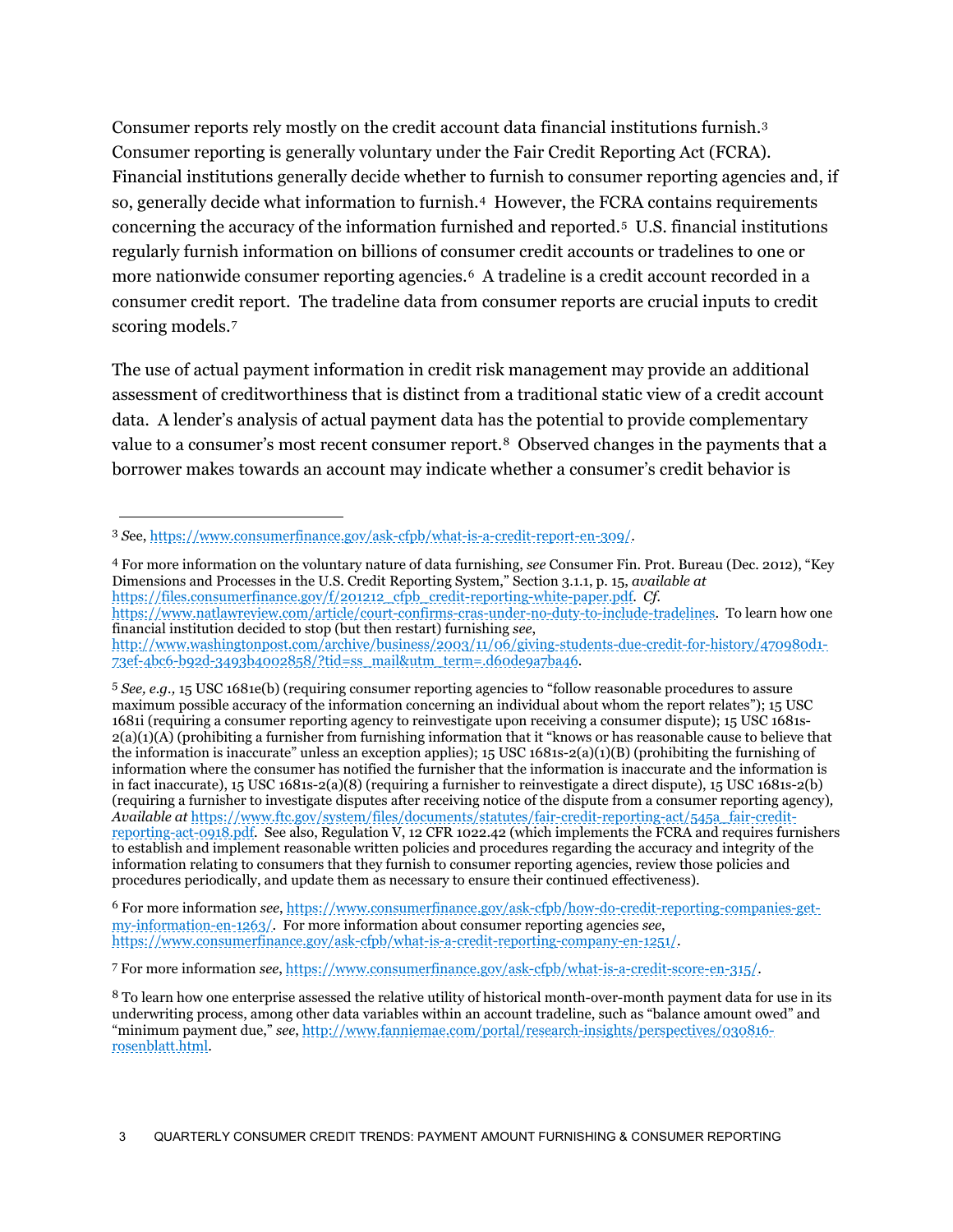improving or worsening. This, in turn, can have implications on consumer access to credit. some credit card and retail revolving lenders might be more reluctant to share payment data. Separately, this information also may be valuable for credit card and retail revolving lenders for competitive marketing purposes, as we describe below, which may help to explain perhaps why

 payment information. Next, we illustrate the prevalence of actual payment data furnishing for the changes in furnishing behavior among the largest credit card issuers over time and explore In this report, we first provide background on the consumer reporting market related to actual the five most commonly furnished loan products between 2012 and 2020 and demonstrate differences in furnishing between revolving and installment loan products. We then focus on possible business incentives that may account for the differences in furnishing behavior observed in this report.[9](#page-4-0)

<span id="page-4-0"></span><sup>9</sup> For a review of relevant literature on voluntary information-sharing arrangements, as well as a discussion of related topics such as the economics of information-sharing and competition *see*, Federal Reserve Bank of Philadelphia (Jun. 2005), "A Century of Consumer Reporting in America," *available at* [https://www.philadelphiafed.org/-](https://www.philadelphiafed.org/-/media/research-and-data/publications/working-papers/2005/wp05-13.pdf?la=en) [/media/research-and-data/publications/working-papers/2005/wp05-13.pdf?la=en.](https://www.philadelphiafed.org/-/media/frbp/assets/working-papers/2005/wp05-13.pdf?la=en&hash=FCFC0842F9EC8E7272AF17763E169964)

<sup>4</sup> QUARTERLY CONSUMER CREDIT TRENDS: PAYMENT AMOUNT FURNISHING & CONSUMER REPORTING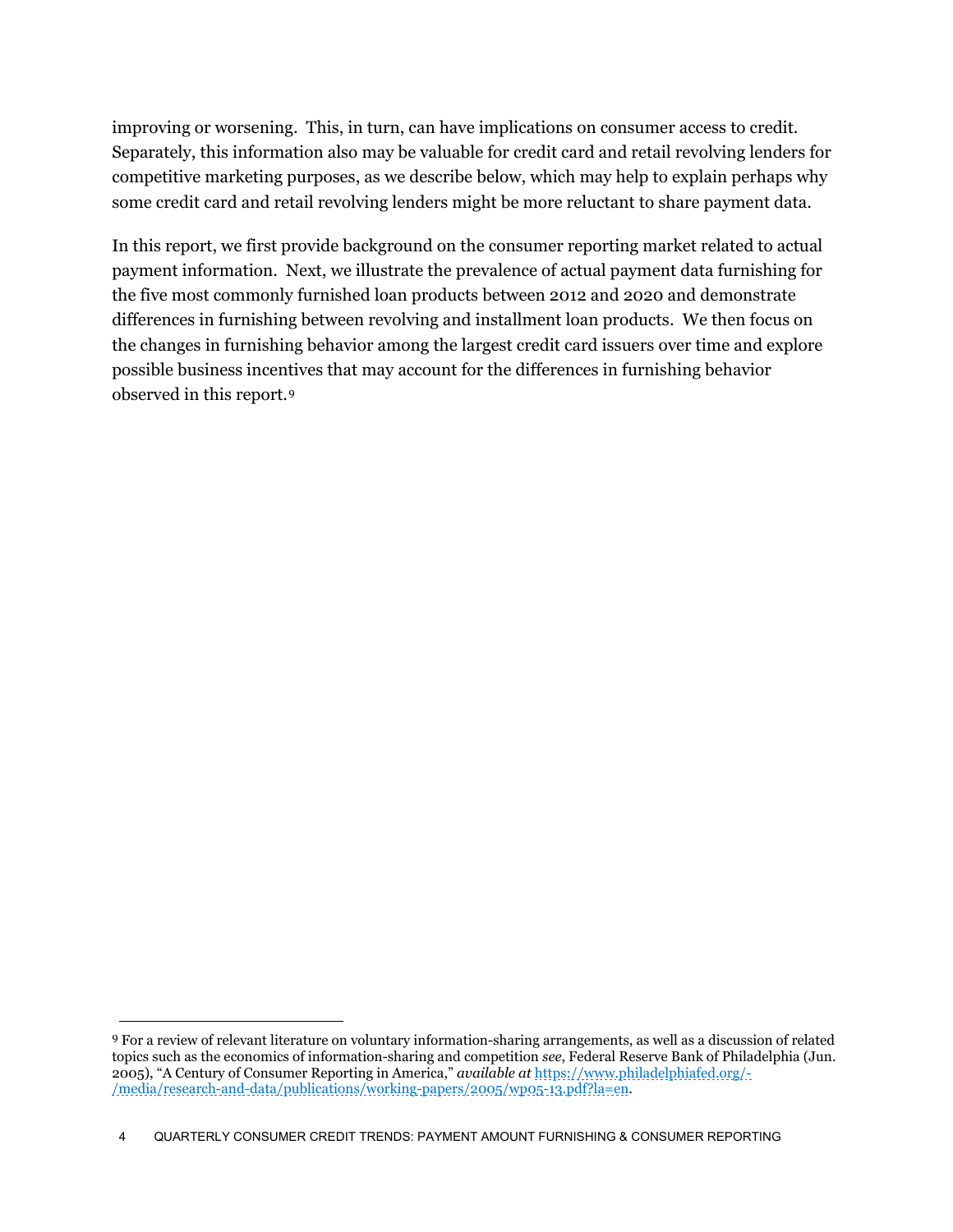# **ACTUAL PAYMENT FURNISHING FOR THE FIVE MOST COMMON LOAN PRODUCTS**

Figure 1 shows the top five loan products by number of tradelines furnished in March 2020.[10](#page-5-0) Unsecured revolving credit products, which consist of credit card and retail revolving accounts, account for roughly two-thirds of all furnished tradelines. The three largest installment loan products, consisting of auto loans, student loans, and mortgages, accounted for over one quarter of tradelines. The remaining consumer loan products (e.g., personal loans or home equity loans) represented six percent of furnished tradelines.



#### Figure 1: TRADELINE DISTRIBUTION BY LOAN TYPE (MARCH 2020)

<span id="page-5-0"></span><sup>&</sup>lt;sup>10</sup> Retail revolving accounts are lines of credit offered by particular retail stores. These often take the form of storebranded credit cards.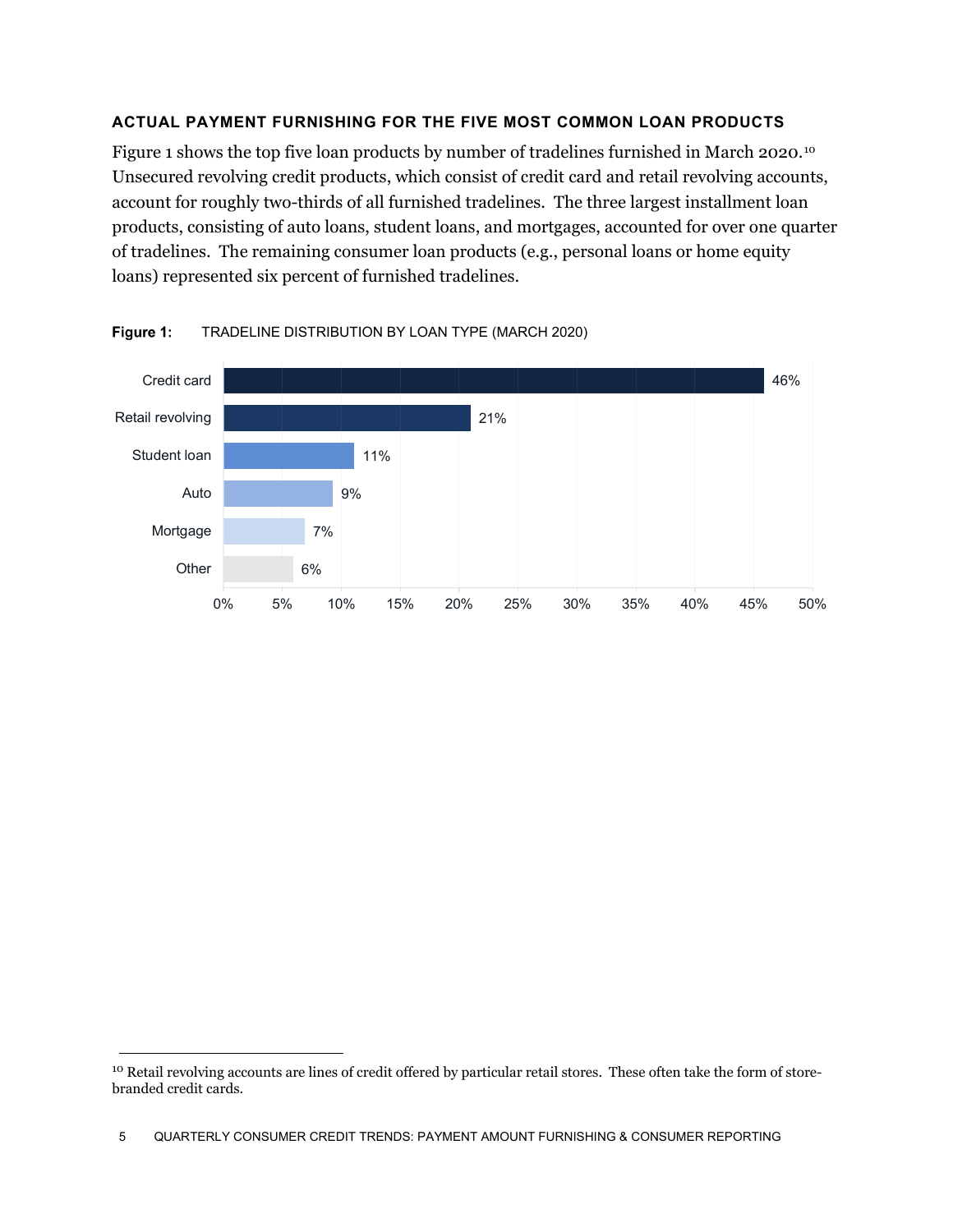| <b>Loan Type</b> | Number of<br><b>Tradelines</b><br>(Millions) | <b>Number of Open and</b><br><b>Current Tradelines with</b><br>a Recent Payment<br>(Millions) | Percentage of Open and<br><b>Current Tradelines with</b><br><b>Actual Payment Amount</b><br><b>Furnished</b> |
|------------------|----------------------------------------------|-----------------------------------------------------------------------------------------------|--------------------------------------------------------------------------------------------------------------|
| Credit card      | 464                                          | 285                                                                                           | 40%                                                                                                          |
| Retail revolving | 212                                          | 80                                                                                            | 71%                                                                                                          |
| Student Ioan     | 112                                          | 50                                                                                            | 91%                                                                                                          |
| Auto             | 94                                           | 84                                                                                            | 91%                                                                                                          |
| Mortgage         | 70                                           | 66                                                                                            | 95%                                                                                                          |
| Other            | 60                                           | 48                                                                                            | 93%                                                                                                          |
| All loan types   | 1,011                                        | 613                                                                                           | 65%                                                                                                          |

### **TABLE 1:** NUMBER OF TRADELINES BY LOAN TYPE, NUMBER WITH A RECENT PAYMENT, AND PERCENTAGE WITH ACTUAL PAYMENT (MARCH 2020)<sup>[11](#page-6-0)</sup>

Table 1 shows the prevalence of actual payment data furnishing by product type.[12](#page-6-1) Shares of actual payment amount information were lowest for credit cards and retail revolving loans at 40 percent and 71 percent of tradelines, respectively. The share of installment loans furnished with actual payment information ranged from 91 to 95 percent in March 2020. Combined, credit card and retail revolving represent nearly 70 percent of all furnished tradelines, and therefore lower the overall share of tradelines with actual payment information to 65 percent. By contrast, the coverage of other data variables in a consumer's consumer report, such as balance amount and credit limit, are consistently furnished across loan types.

<span id="page-6-0"></span><sup>&</sup>lt;sup>11</sup> Calculations are based on precise data values. Using rounded numbers from the printed tables may lead to different values due to rounding error.

<span id="page-6-1"></span><sup>&</sup>lt;sup>12</sup> The share of tradelines with actual payment amount furnished is calculated by dividing the number of tradelines with actual payment information and a recent payment date by the number of tradelines with a recent payment date. Here we define "recent payment" to mean that the date of the last payment is within 31 days of the balance date.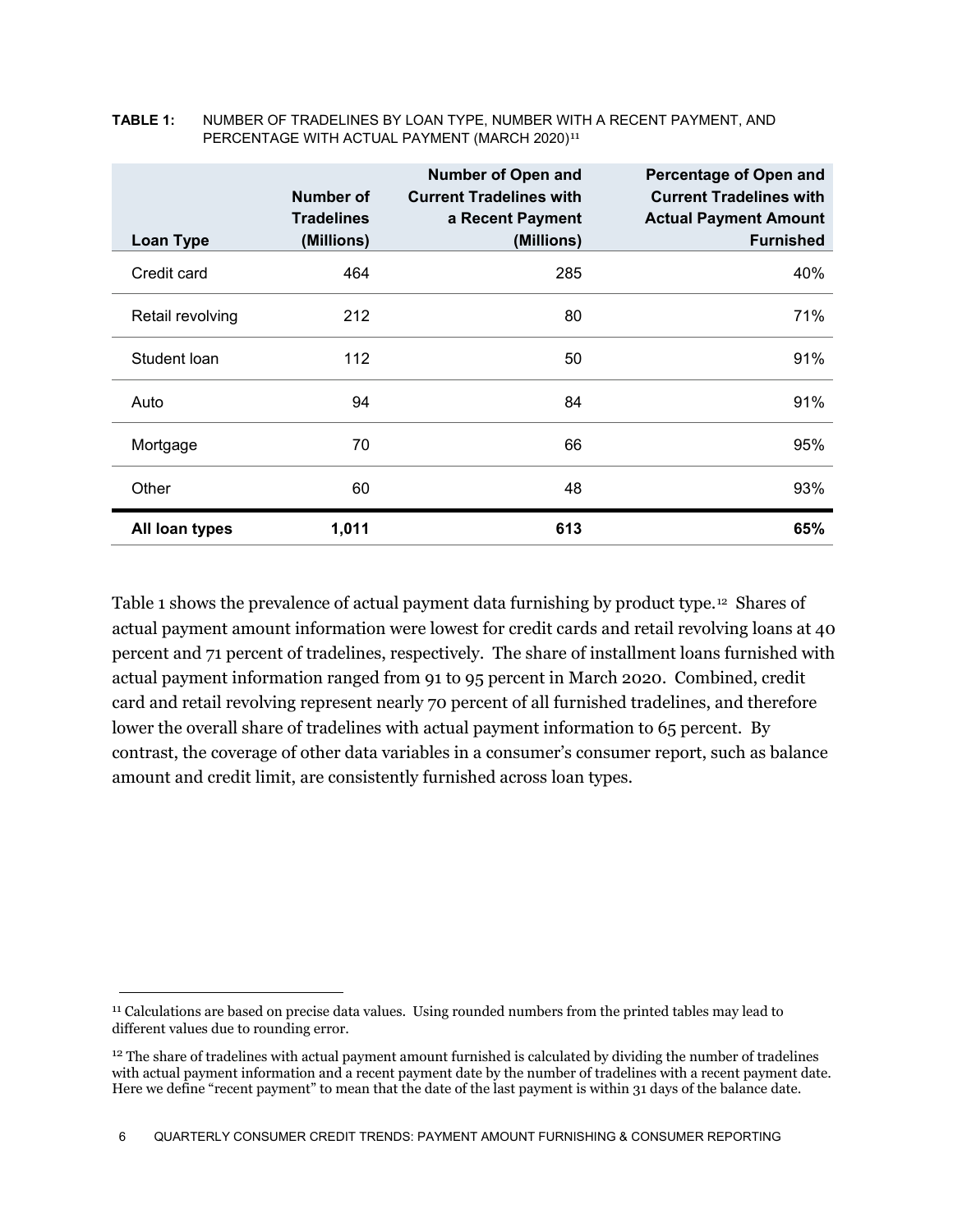

 Since 2012, the share of auto, student loan, and mortgage tradelines with actual payment data has generally trended upward. The share of mortgage tradelines with actual payment data increased most and rose from less than 70 percent in 2012 to 95 percent in 2020. By March 2020, student loan, mortgage, and auto loans contained actual payment information in more than 90 percent of tradelines.

 has significantly declined. While 95 percent of retail revolving tradelines contained actual payment data in 2015, the share declined to 71 percent in 2020. The decline was even larger for fourth quarter of 2013, at 88 percent and has since declined by more than half to 40 percent. By contrast, the share of retail revolving and credit card loans with actual payment information credit cards — the share of credit card tradelines containing actual payment data peaked in the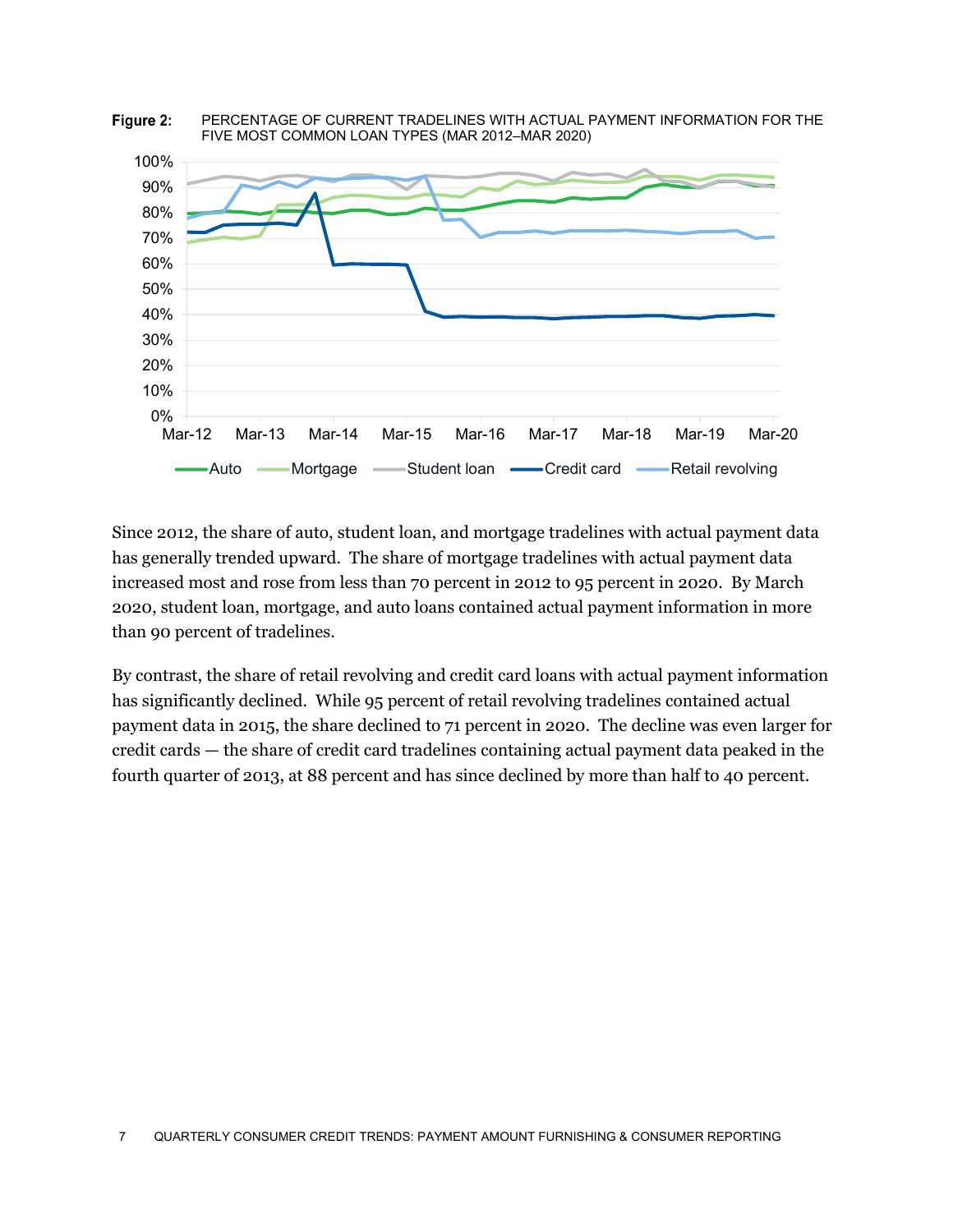Industry sources have indicated that the potential use of actual payment data is different for unsecured revolving loans than installment loans. Revolving loan providers can use payment amount information to determine whether a borrower pays their balance in full or leaves some portion of the balance to be paid over time.<sup>13</sup> Those who pay their revolving balances in full each cycle are commonly referred to as "transactors;" those who pay only a portion of the balance in the current cycle and leave revolving balances to be paid in future cycles, are commonly referred to as "revolvers." The unsecured revolving lending industry makes a distinction between transactors and revolvers, and markets services to each differently. For this reason, unsecured revolving loan lenders may perceive the furnishing of actual payment data as a competitive disadvantage as this may enable competitors to use tradeline data to identify and poach their most profitable customers.[14](#page-8-1)

 $\overline{a}$ 

<span id="page-8-0"></span>*See*, Consumer Fin. Prot. Bureau (Jul. 2019), "Data point: Credit card revolvers," *available at*  13 [https://www.consumerfinance.gov/data-research/research-reports/data-point-credit-card-revolvers/.](https://www.consumerfinance.gov/data-research/research-reports/data-point-credit-card-revolvers/)

<span id="page-8-1"></span><sup>14 &</sup>quot;Credit card issuers have traditionally targeted consumers by using information about their behaviors and demographics. Behaviors are often based on credit bureau reports on how a person spends and pays over time; customers are typically categorized as transactors, revolvers or subprime" (McKinsey (May 2014), "New Frontiers in Credit Card Segmentation: Tapping Unmet Consumer Needs," *available at*  [https://www.mckinsey.com/~/media/mckinsey/dotcom/client\\_service/financial%20services/latest%20thinking/pa](https://www.mckinsey.com/%7E/media/mckinsey/dotcom/client_service/financial%20services/latest%20thinking/payments/mop19_new%20frontiers%20in%20credit%20card%20segmentation.ashx)  [yments/mop19\\_new%20frontiers%20in%20credit%20card%20segmentation.ashx\)](https://www.mckinsey.com/%7E/media/mckinsey/dotcom/client_service/financial%20services/latest%20thinking/payments/mop19_new%20frontiers%20in%20credit%20card%20segmentation.ashx). For more information, *see*, Federal Reserve Bank of Philadelphia (Jun. 2002), "An Overview and History of Credit Reporting," p. 12-13, *available at* [https://www.philadelphiafed.org/-/media/consumer-finance-institute/payment-cards](https://www.philadelphiafed.org/-/media/consumer-finance-institute/payment-cards-center/publications/discussion-papers/2002/CreditReportingHistory_062002.pdf)[center/publications/discussion-papers/2002/CreditReportingHistory\\_062002.pdf.](https://www.philadelphiafed.org/-/media/consumer-finance-institute/payment-cards-center/publications/discussion-papers/2002/CreditReportingHistory_062002.pdf)

<sup>8</sup> QUARTERLY CONSUMER CREDIT TRENDS: PAYMENT AMOUNT FURNISHING & CONSUMER REPORTING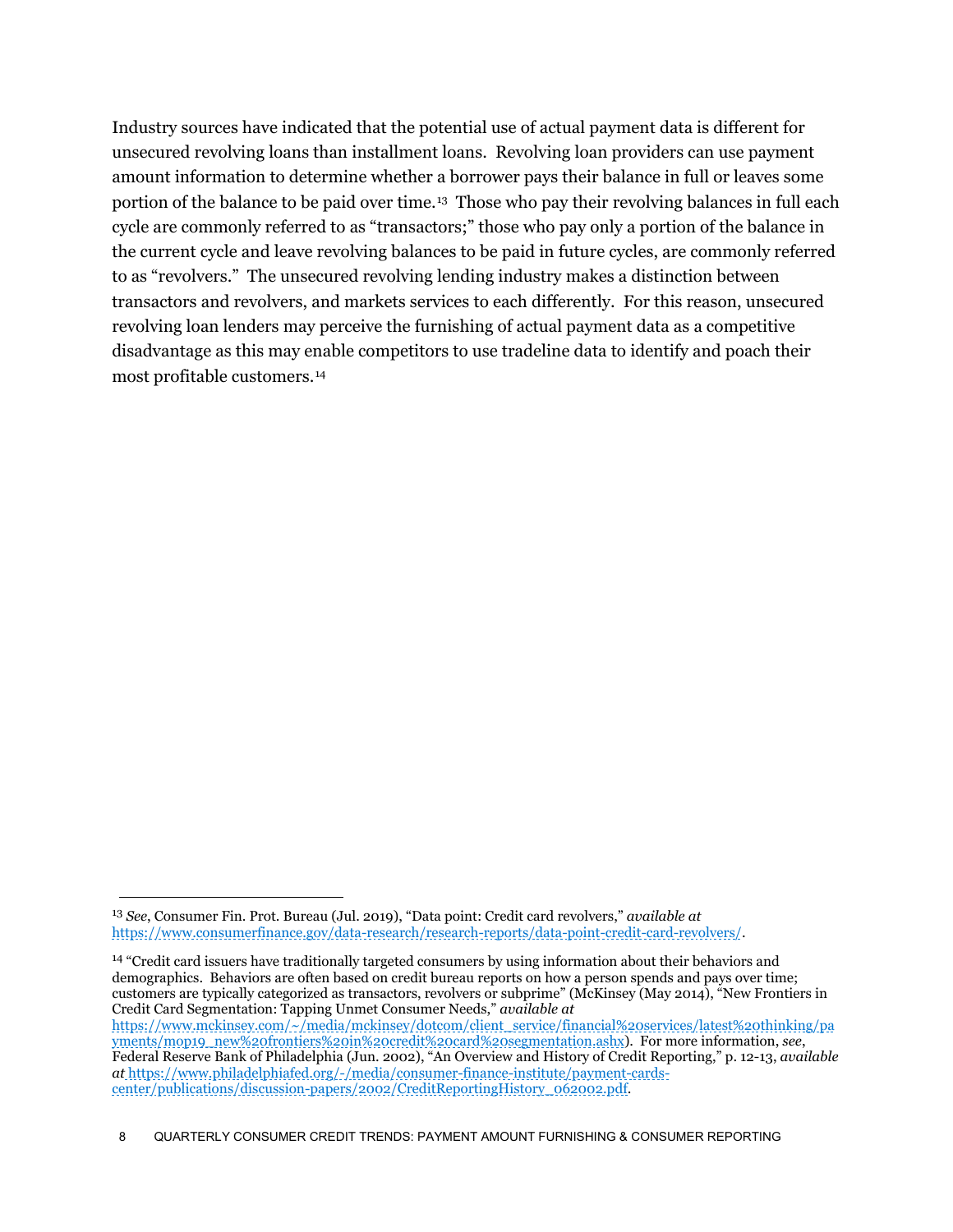## **A CLOSER LOOK AT ACTUAL PAYMENT FURNISHING AMONG LARGER CREDIT CARD LENDERS**

 into the decline in actual payment information furnishing. We look at the largest credit card has decreased, we can see that issuer furnishing behavior has split between issuers who furnish In this section, we examine furnishing trends among larger credit card lenders to gain insight issuers that accounted for over two thirds of general purpose credit card tradelines in March 2020. While the overall share of credit card tradelines containing actual payment information actual payment information, and those who do not.



For the largest credit card issuers, furnishing actual payment information appears to be a binary decision to furnish nearly all tradelines or not at all.[15](#page-9-0) In 2013, a majority of the largest credit card issuers furnished actual payment data in nearly all tradelines. As of 2020, only about half of issuers with recent payments furnish these data, but they do so for all the tradelines they furnish. Some issuers also stopped furnishing actual payment amounts at the same time during the same quarter, though it is unclear from this analysis what might have caused these actions to occur simultaneously. Further analysis could investigate if changes in actual payment information furnishing influences the likelihood of borrowers accessing new credit.

<span id="page-9-0"></span><sup>15</sup> One to five issuers during each quarter did not furnish a recent payment or furnished between five and 95 percent of tradelines with actual payment information.